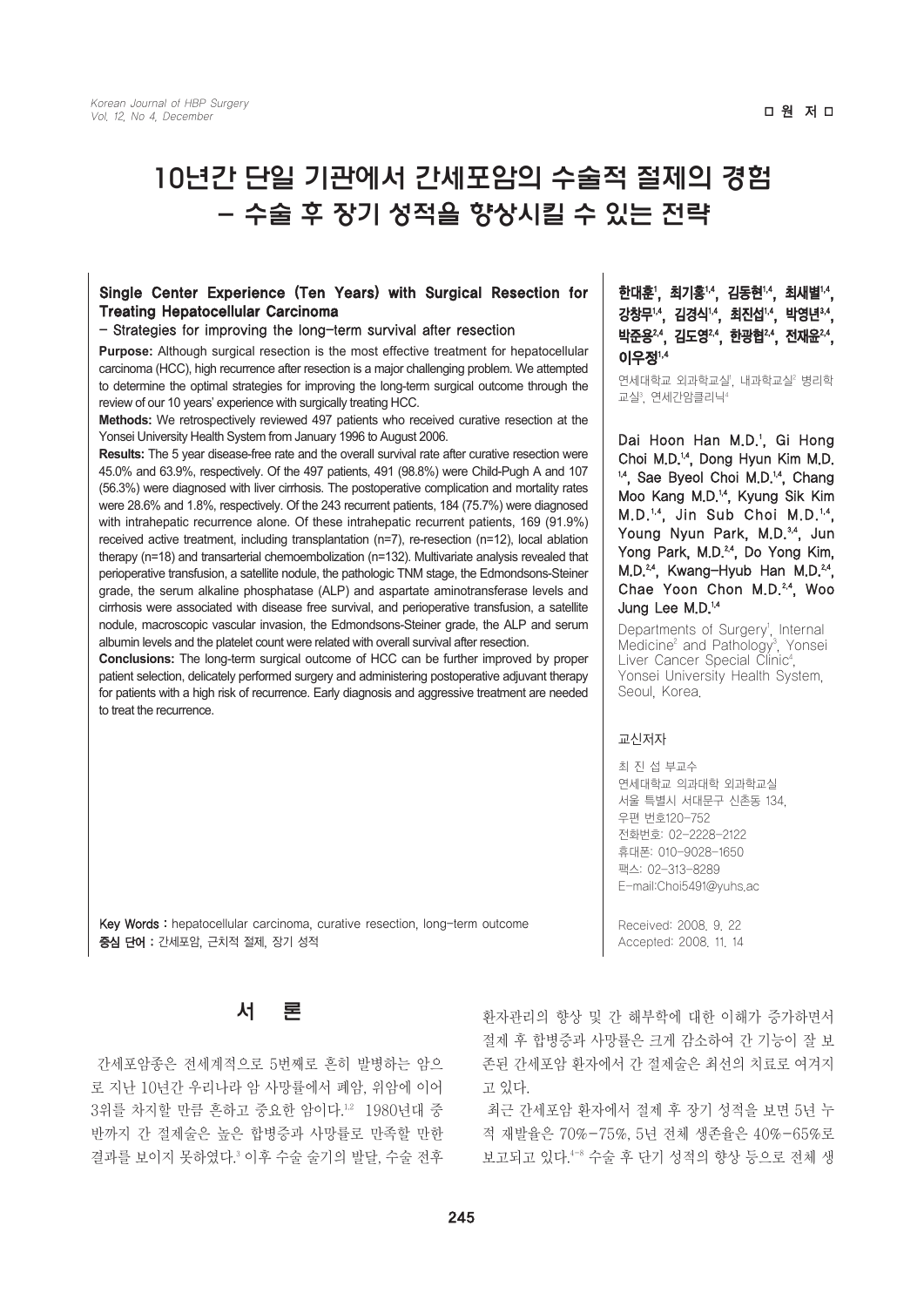존율은 과거에 비해 향상되었지만 높은 재발율은 여전히 해 결해야 할 문제로 남아있다. 다른 소화기계 암과는 달리 간 세포암은 절제 후 대부분의 재발이 남아 있는 간에서 발생 한다. 이런 간내 재발암은 원발암의 간내 전이나 다중심성으 로 두 가지 기전에 의해 발생하므로 다양한 재발 양상과 예 후를 보인다. 따라서 간내 재발을 예방 및 치료하기 위해서 는 그 발생 기전에 따라 차별화된 접근 방법이 필요하다. 또 한 간내 발생한 재발암에 대해 재절제 및 간이식, 경간동맥 화학색전술, 국소 소작술 등의 적극적인 치료로 수술 후 생 존율은 향상시켰다는 보고도 있다.5,9-12 간 절제술 후 높은 합병증과 사망률이 극복된 과거의 문제라면 높은 재발율은 현재 극복해야 할 당면 과제이다.

이에 저자들은 본원에서 지난 10년동안 간세포암으로 절제 술을 시행 받은 환자들을 대상으로 장기 성적 및 예후 인자 분석을 통해 수술 후 생존율을 향상시킬 수 있는 방법을 알 아보고자 하였다.

## 방 법

1996년 1월부터 2006년 8월까지 본원에서 간절제술을 시 행 받은 573명의 환자 중 근치적 절제술을 시행 받은 497명 의 환자를 후향적으로 분석하였다. 근치적 절제술은 육안적 으로 종양이 완전히 제거되었고 현미경적으로 절제연에 암 세포의 침윤이 없으며 수술 후 1개월 내에 시행한 방사선학 적 검사에서 잔존 암이 없는 경우로 정의하였다. 근치적 간 절제술은 수술 전 방사선학적 영상 검사에서 간외 전이가 없으며, 주 간문맥 및 하대정맥 내 간세포암 색전이 없는 경 우 그리고 암세포의 침윤이 없는 충분한 절제연 확보가 가 능한 경우에 시행되었다. 간기능의 평가를 위하여 모든 환자 들에서 수술 전 생화학적 검사 및 Child-Pugh 분류를 시행 하였다. 간절제의 대부분은 Child-Pugh 분류 A의 환자에서 시행하려고 하였고 절제의 범위는 indocyanine green 15분 정체율 검사와 개복 시 간의 육안적 소견을 바탕으로 하였 다. Makuuchi 등13 에 따라 indocyanine green 15분 정체율 검사가 10%이내로 정상 범위이면 우간 절제술 이상의 절제 가 가능하다고 판단하였다. 수술 후 합병증은 수술을 위해 입원한 기간 동안 내과적 약물 처방 및 치료적 중재술이 필 요했던 경우로 정의하였고, 수술 후 사망은 수술 후 30일 이 내의 사망이나 수술을 위해 입원한 기간 동안 사망한 경우 로 정의하였다.

퇴원 후 모든 환자에서 간세포암의 표지자인 알파태아단백 질 및 Protein induced vitamin K abscence or antagonist-II (PIVKA II)을 매 외래 방문 시 마다 검사하 였고, 수술 후 1개월 및 매 3개월마다 간 초음파 혹은 복부 전산화 단층 촬영을 시행하였다.

무병 생존율 및 전체 생존율에 대한 예후 인자를 분석하기 위하여 환자와 관련된 인자로 연령, 성별, 간병변의 원인, 혈 청알부민 농도, alanine aminotransferase (ALT), aspartate aminotransferase (AST), Alkaline phosphatase (ALP), 혈소판 수치, 간경변 유무가 포함되었 다. 수술과 관련된 요소로는 수술 중 수혈여부, 종양과 절제 연까지 거리, 간절제 범위를 사용하였다. Couinaud 분류에 따라 대량 간절제는 3개 이상의 분절을 절제 하는 경우로 하 였고 소량 간절제는 2개 이하 분절을 절제 하는 경우로 하였 다. 종양과 관련된 요소로는 종양의 크기, 종양의 개수, 위성 결절 유무, 육안적 혈관 침윤여부, 현미경적 혈관 침윤 여부, 종양의 분화도 (Edmondson-Steiner 등급), 일본 간암연구 회의 TNM 병기,14 혈청 알파태아단백질 수치가 포함되었 다.

모든 연속 변수들은 Student t test 를 통하여 분석하였으 며, 범주형 변수들을 chi-square test 및 Fisher's exact test를 통하여 비교하였다. Kaplan-Meier method를 사용 하여 생존 곡선을 얻었으며, 각 군들간의 생존율 차이를 log-rank test를 이용하여 비교하였다. 생존에 영향을 주는 인자를 분석하기 위해 먼저 단변량 분석을 시행한 후 의미 있는 인자를 Cox-proportional hazards model에 포함하여 다변량 분석을 시행하였다. 통계 분석은 SPSS 12 windows (SPSS Inc., Chicago, IL, U.S.A)를 이용하였으며, P값이 0.05 미만의 경우를 통계적으로 유의한 것으로 보았다.

## 결 과

#### 1. 환자들의 임상 특성

전체 환자 497명 중 남자가 378명 (76.1%) 였고, 평균 연 령은 53.1세 (범위, 22~76세)였다. 간질환의 원인으로 B형 간염이 73.2%을 차지 했고, C형 간염이 5.4%, 10년 이상 하루 80g이상의 만성 알코올 섭취가 원인인 경우가 2.0%, 원인을 알 수 없었던 경우가 9.3%였다.

수술은 대부분이 Child-Pugh A 환자 (98.8%)에서 시행되 었고, 조직학적 검사에서 257명(51.7%)환자에서 간경변이 진단되었다. 수술 전 다른 치료를 받지 않은 환자가 242명 (48.7%)이었고, 경간동맥화학색전술을 시행 받은 환자는 226명(45.5%)이었다. 종양의 크기는 2~5 cm 의 경우가 259명(52.1%)으로 가장 많았고, 혈청 알파태아단백 수치 는 20 IU/mL이하인 경우가 223명(45.5%)로 가장 많았다. 일본간암연구회의 TNM 병기에 따른 분류에서는 2기와 3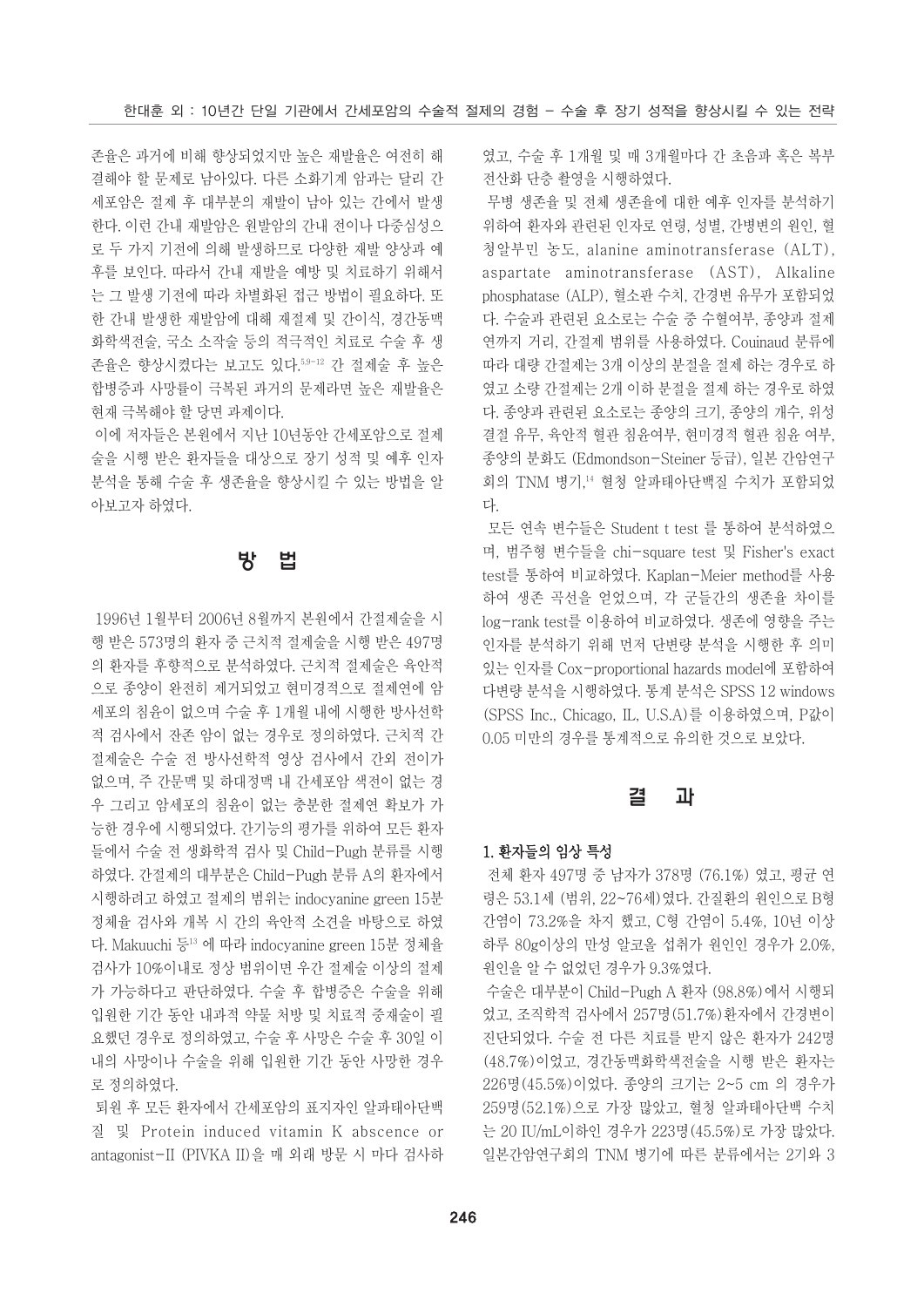기의 환자가 각각 212명 (42.7%)과 220명(44.3%)으로 가 장 많은 분포를 보였다 (Table 1).

#### Table 1. Patients characteristics of 497 patients who received curative resection

| Age (range)                                      | $53.1 \pm 10.4$ (22-76)     |  |  |  |  |  |
|--------------------------------------------------|-----------------------------|--|--|--|--|--|
| Gender (male/female)                             | 378 (76.1%) / 119 (23.9%)   |  |  |  |  |  |
| Etiology of liver disease                        |                             |  |  |  |  |  |
| $HBV^*$                                          | 364 (73.2%)                 |  |  |  |  |  |
| HCV +                                            | $27(5.4\%)$                 |  |  |  |  |  |
| HBV*+HCV+                                        | $7(1.4\%)$                  |  |  |  |  |  |
| Alcohol                                          | 10(2.0)                     |  |  |  |  |  |
| Occult HBV*                                      | 43 (8.7%)                   |  |  |  |  |  |
| Unknown                                          | 46 (9.3%)                   |  |  |  |  |  |
| Child-Push classification                        |                             |  |  |  |  |  |
| A/B                                              | 491 (98.8%) / 6 (1.2%)      |  |  |  |  |  |
| Cirrhosis                                        | 257 (51.7%)                 |  |  |  |  |  |
| ICG R 15 $(\%)$ <sup><math>\ddagger</math></sup> | $10.4 \pm 8.4 (0.6 - 77.6)$ |  |  |  |  |  |
| $\leq 10$                                        | 280 (56.3%)                 |  |  |  |  |  |
| $10 - 20$                                        | 145 (29.2%)                 |  |  |  |  |  |
| > 20                                             | 36 (7.2%)                   |  |  |  |  |  |
| Serum Albumin (g/dL)                             | $4.01 \pm 0.50$ (2.20-5.30) |  |  |  |  |  |
| Preoperative treatment                           |                             |  |  |  |  |  |
| No treatment                                     | 242 (48.7%)                 |  |  |  |  |  |
| TACE §                                           | 226 (45.5%)                 |  |  |  |  |  |
| Local ablation Therapy                           | $10(2.0\%)$                 |  |  |  |  |  |
| $TACE$ $$+ RT$                                   | 13 (2.6%)                   |  |  |  |  |  |
| <b>CCRT</b>                                      | $6(1.2\%)$                  |  |  |  |  |  |
| Tumor size (cm)                                  |                             |  |  |  |  |  |
| $\leq$ 2                                         | 42(8.5%)                    |  |  |  |  |  |
| $2 - 5$                                          | 259 (52.1%)                 |  |  |  |  |  |
| $5 - 10$                                         | 146 (29.4%)                 |  |  |  |  |  |
| $\geq 10$                                        | 50 (10.1%)                  |  |  |  |  |  |
| a-fetoprotein (IU/mL)                            |                             |  |  |  |  |  |
| $\leq 20$                                        | 223 (45.5%)                 |  |  |  |  |  |
| $20 - 400$                                       | 135 (27.6%)                 |  |  |  |  |  |
| $400 - 1000$                                     | 34 (6.9%)                   |  |  |  |  |  |
| >1000                                            | 98 (20.0%)                  |  |  |  |  |  |
| Japanese TNM stage                               |                             |  |  |  |  |  |
| $1/\Pi$                                          | 30 (6.0%) / 212 (42.7%)     |  |  |  |  |  |
| III/IV                                           | 220 (44.3%) / 35 (7.0%)     |  |  |  |  |  |

#### \*HBV: hepatitis B virus; †HCV: hepatitis C virus; #ICG R 15: indocyanine green retention rate at 15 minutes; TACE: transarterial chemoembolization; ‖RT: radiotherapy; ¶CRT: concurrent chemoradiotherapy

## 2. 수술적 치료와 수술 후 단기 성적

대량 간절제는 238명(47.9%)의 환자에서 시행되었고, 이 중 간우엽 절제술이 가장 많이 시행되었다. 소량 간절제 중 분절 절제술과 좌 외 구역절제술이 각각 68명과 65명의 환 자에서 시행되었고 비해부학적 절제술인 쐐기 절제는 37명 환자에서 시행되었다. 간절제시 33명 (6.6%)의 환자에서 타 장기 동반 절제가 시행 되었다. 비장 절제술이 15명의 환 자에서 시행 되었는데 이는 비장비대에 의한 혈소판 감소를 해결 하기 위해 시도 되었다. 나머지 횡격막, 부신 및 결장의 동반 절제는 암세포의 직접 침윤이나 유착 때문에 시행 되 었다. 수술 중 출혈은 평균 986cc였고 이로 인해 235명 (47.3%)의 환자에서 수술 중 또는 수술 후 수혈이 시행되었 다 (Table 2).

#### Table 2. Operative procedures

| Major resection             | 238 (47.9%)    |
|-----------------------------|----------------|
| Rt. hepatectomy             | 155            |
| Lt. hepatectomy             | 46             |
| Rt. extended hepatectomy    | 9              |
| Lt. extended hepatectomy    | 6              |
| Central lobectomy           | 18             |
| Minor resection             | 259 (52.1%)    |
| Lateral sectionectomy       | 65             |
| Anterior sectionectomy      | 9              |
| Posterior sectionectomy     | 34             |
| Bisegmenctomy               | 46             |
| Segmenctomy                 | 68             |
| Wedge resection             | 37             |
| Combined resection          | 33 (6.6%)      |
| Spleen                      | 15             |
| Diaphragm                   | 8              |
| Adrenal gland               | $\overline{4}$ |
| Rt. colon                   | $\overline{4}$ |
| Kidney                      | $\overline{2}$ |
| Perioperative bleeding (mL) | $986 \pm 1341$ |
| $\leq$ 1000 mL              | 352 (70.8%)    |
| $>1000$ mL                  | 145 (29.2%)    |
| Perioperative transfusion   | 235 (47.3%)    |
|                             |                |

수술 후 합병증은 142명(28.6%)의 환자에서 발생하였으며 이중 복수가 45예로 가장 많았다. 수술 후 사망은 9명 (1.8%)환자에서 발생하였다 (Table 3).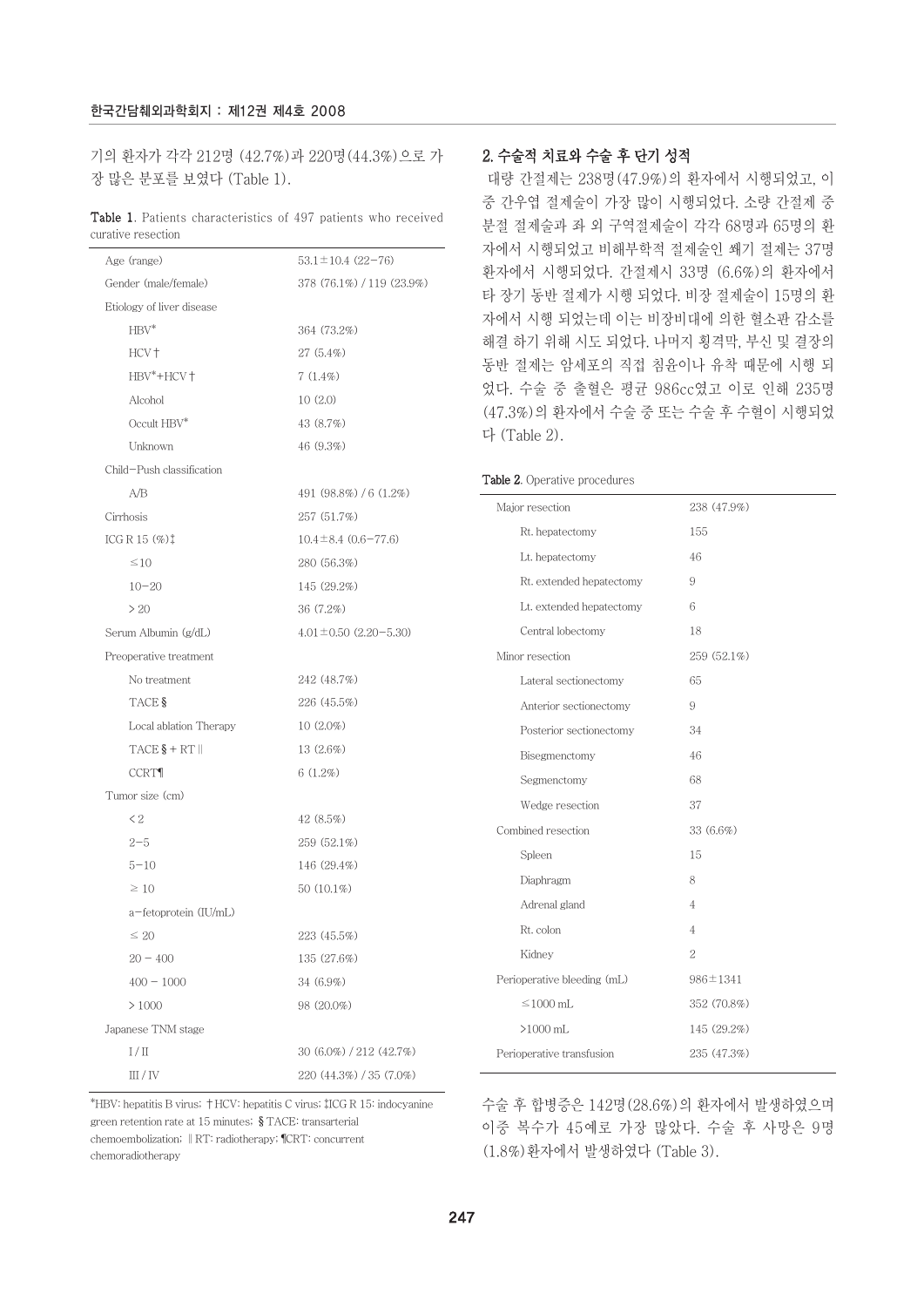| $\mathbf{u}$ as $\mathbf{v}$ . The complete complete the more than $\mathbf{v}$ |                |  |  |  |  |
|---------------------------------------------------------------------------------|----------------|--|--|--|--|
| Postoperative morbidity                                                         | 142 (28.6%)    |  |  |  |  |
| Ascites                                                                         | 45             |  |  |  |  |
| Pleural effusion                                                                | 27             |  |  |  |  |
| Bile leakage/biloma                                                             | 20             |  |  |  |  |
| Wound infection                                                                 | 13             |  |  |  |  |
| Liver dysfunction/failure                                                       | 10             |  |  |  |  |
| Postoperative bleeding                                                          | $\overline{4}$ |  |  |  |  |
| Intra-abdominal abscess                                                         | 3              |  |  |  |  |
| Hyperamylasemia                                                                 | 9              |  |  |  |  |
| Others                                                                          | 11             |  |  |  |  |
| Postoperative mortality                                                         | 9(1.8%)        |  |  |  |  |

Table 3. Postoperative complication and mortality

Table 4. Recurrence and death after curative resection

| Recurrence                                         | 243 (48.9%)  |
|----------------------------------------------------|--------------|
| Intrahepatic (IH) recurrence                       | 184 (75.7%)  |
| Extrahepatic (EH) recurrence                       | $35(14.4\%)$ |
| IH+EH recurrence                                   | $24(9.9\%)$  |
| Treatment of intrahepatic recurrence               |              |
| Transplantation                                    | $7(3.8\%)$   |
| Repeat resection                                   | 12(6.5%)     |
| Local ablation therapy                             | 18 (10%)     |
| TACE <sup>+</sup>                                  | 132 (71.7%)  |
| Chemotherapy                                       | $8(4.3\%)$   |
| Conservative treatment                             | $7(3.8\%)$   |
| Death*                                             | 151 (30.3%)  |
| Recurred HCC <sup>+</sup>                          | 123 (81.5%)  |
| Complication of liver cirrhosis without recurrence | $23(15.2\%)$ |
| Unrelated                                          | 5(3.3%)      |

\*: exclude the postoperative mortality (n=9). †TACE: transarterial chemoembolization; #HCC: hepatocellular carcinoma

## 3. 수술 후 장기 성적

근치적 절제 후 1-, 3-, 5년 무병 생존률은 각각 70.2%, 51.6%, 45.0% 였고, 1-, 3-, 5년 전체 생존률은 각각 89.3%, 74.5%, 63.9%였다. 수술 후 36 개월의 중간 추적 기간 (범위, 2-128 개월) 동안 243명(48.9%)의 환자에서 재발이 발생하였다. 이중 간 내에만 재발한 경우가 184예 (75.7%)로 가장 많았다. 이런 간내 재발암의 치료로 경간동 맥화학색전술이 132명(71.7%)의 환자에서 되었고, 근치적 치료로 여겨지는 간이식, 재 절제 및 국소 소작술은 7명, 12 명 및 18명의 환자에서 각각 시행되었다. 수술 후 사망의 경

우는 151예(30.3%)였으며, 이중 수술 후 간세포암의 재발 과 연관되어 사망한 경우가 123예(81.5%)로 가장 많았고, 재발 없이 간경화에 의한 합병증으로 사망한 경우가 23예 (15.2%)있었다 (Table 4).

## 4. 수술 후 무병 생존율 및 전체 생존율 미치는 예후 인자 분 석

수술 후 무병 생존율 및 전체 생존율과 관련된 환자 및 수술 관련 인자 와 종양 관련 인자의 단변량 분석 결과는 Table 5 와 Table 6에 각각 요약되어 있다. 먼저 무병 생존율과 관련 된 예후 인자를 살펴 보자. 단변량 분석 결과 환자 및 수술 관련 인자 중 수술 전 혈청 알부민 수치가 3.5 g/dL 이하, 수 술 전 AST의 경우 50 IU/L 이상, 수술 전 alkaline phosphatase가 120 IU/L 이상, 간경변인 있는 경우와 수술 중 수혈이 시행된 경우가 불양한 무병 생존율과 연관이 있 었다. 종양 관련인자에서는 간세포암의 크기가 5cm 이상, 다발성 종양, 종양 주변에 위성 결절, 육안적인 혈관 침범, 현미경적 육안침범, 종양의 분화도가 나뿐 경우 (grade III-IV), 진행된 TNM병기 (stage III-IV) 및 혈청 AFP 수치가 1000 IU/mL이상인 경우 무병 생존율이 통계학적으로 유의 하게 낮았다. 단변량 분석에서 통계학적으로 의미 있었던 13개의 인자로 다변량 분석을 시행한 결과 AST가 50 IU/L 이상, alkaline phosphatase가 120 IU/L 이상, 수술 중 수 혈, 간경변, 위성결절, 나뿐 종양의 분화도, 진행된 TNM병 기가 독립적인 불량한 예후 인자로 분석되었다 (Table 5, 7).

절제 후 전체 생존율과 관련된 예후 인자를 살펴 보면, 단변 량 분석 결과 환자 및 수술 관련 인자 중 수술 전 혈청 알부 민 수치가 3.5 g/dL 이하, 수술 전 AST의 경우 50 IU/L 이 상, 수술 전 alkaline phosphatase가 120 IU/L 이상, 혈소판 수치가 100,000/mm3 이하, 간경변이 있는 경우와 수술 중 수혈을 시행한 경우가 불양한 전체 생존율과 연관이 있었다. 종양 관련인자 8개는 무병 생존율에서처럼 전체 생존율에 도 영향을 주었다. 단변량 분석에서 통계적으로 의미 있었 던 14개의 인자를 포함하여 다변량 분석을 시행한 결과 alkaline phosphatase, 혈청 알부민 수치, 혈소판 수치, 수술 중 수혈 여부, 위성결절, 육안적인 종양의 혈관 침범과 종양 의 분화도가 전체 생존율과 연관이 있었다 (표 6,7).

## 고 찰

1980년대 초 간경변을 동반한 간세포암 환자에서 간절제 술 후 사망률은 16~26%로 높았으나,15 최근 수술적 기술의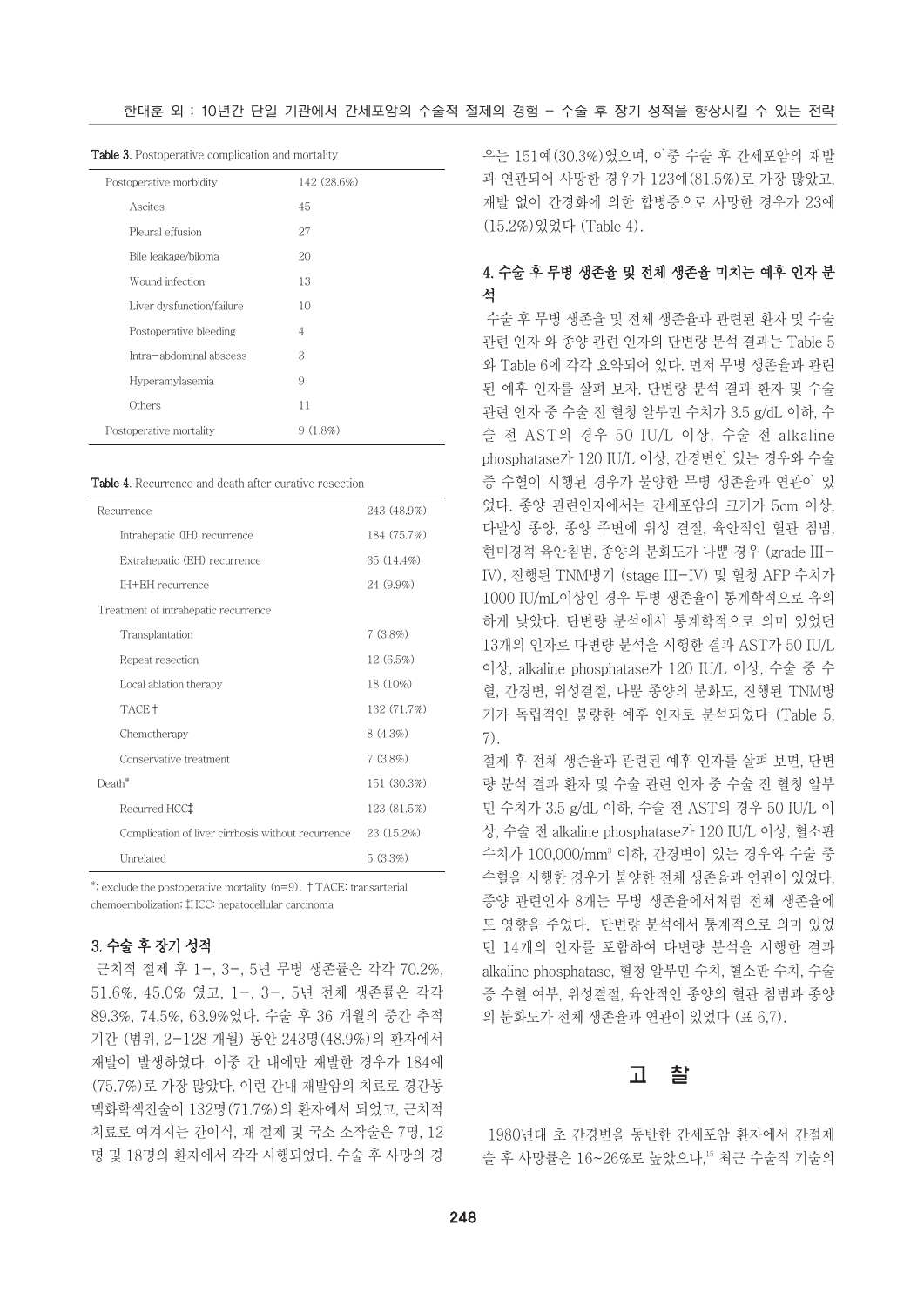발전 및 수술 후 환자 관리의 향상으로 수술 후 전체 사망률 은 5% 미만으로 낮아졌다.16 본원에서도 지난 10년 동안 간 세포암종에 대한 간절제 후의 합병증 발생율 및 사망률은 각각 28.6% 및 1.8%로 최근 다른 기관에서 보고하는 것과 같이 향상된 결과를 보이고 있다. 이는 다양한 원인이 있겠 지만 본원에서 수술 받은 대부분의 환자들이 간기능이 잘 보존된 Child-Pugh 분류 A (98.8%)였다는 것도 한가지 요 인일 것이다.

본원의 장기 성적을 보면 5년 무병 및 전제 생존율은 각각 45.0%와 63.9%였다. 497명의환자 중 243명(48.9%)의 환 자에서 재발을 하였고 다른 문헌 보고와4,5,7-10 같이 간 내 재 발한 경우가 184예(75.7%)로 가장 많았다. 추적 관찰 중

| <b>Table 5.</b> Host and treatment-related prognostic factors by univariate analysis |  |  |  |
|--------------------------------------------------------------------------------------|--|--|--|
|--------------------------------------------------------------------------------------|--|--|--|

|                                    | Disease-free survival |                   | Overall survival |                 |                          |         |
|------------------------------------|-----------------------|-------------------|------------------|-----------------|--------------------------|---------|
| Variables                          | No. of patients       | 5-yr survival (%) | P value          | No. of patients | $5 - yr$ survival $(\%)$ | P value |
| Age (yrs)                          |                       |                   | 0.514            |                 |                          | 0.93    |
| $\leq\!60$                         | 359                   | 45.2              |                  | 365             | $62\,$                   |         |
| >60                                | 129                   | 43.4              |                  | 132             | 70.6                     |         |
| Gender                             |                       |                   | 0.363            |                 |                          | 0.067   |
| Male                               | 369                   | 44                |                  | 378             | 61.3                     |         |
| Female                             | 119                   | 47.6              |                  | 119             | 72.8                     |         |
| Etiology of liver disease          |                       |                   | 0.439            |                 |                          | 0.889   |
| $HBV^*$                            | 359                   | 42.4              |                  | 364             | 63                       |         |
| HCV†                               | 26                    | 36                |                  | 27              | 55.2                     |         |
| Serum albumin (g/dL)               |                       |                   | 0.050            |                 |                          | < 0.001 |
| $\leq\!3.5$                        | 73                    | 38.3              |                  | 77              | 43.9                     |         |
| >3.5                               | 414                   | 46.4              |                  | 419             | 68.4                     |         |
| ALT (IU/L)‡                        |                       |                   | 0.065            |                 |                          | 0.394   |
| $\leq 50$                          | 367                   | 48.3              |                  | 374             | 66.4                     |         |
| >50                                | 120                   | 34.7              |                  | 122             | 58.1                     |         |
| AST (IU/L) §                       |                       |                   | 0.002            |                 |                          | 0.004   |
| $\leq 50$                          | 387                   | 48.6              |                  | 394             | 68.5                     |         |
| >50                                | 100                   | 33.4              |                  | 102             | 48.3                     |         |
| ALP (IU/L)                         |                       |                   | 0.005            |                 |                          | < 0.001 |
| $\leq$ 120                         | 366                   | 48.1              |                  | 371             | 68.2                     | < 0.001 |
| >120                               | 108                   | 35.9              |                  | 112             | 48.3                     |         |
| Platelet count (/mm <sup>3</sup> ) |                       |                   | 0.464            |                 |                          | 0.034   |
| $\leq$ 100,000                     | 86                    | 42.4              |                  | 88              | 57.9                     |         |
| >100,000                           | 397                   | 45.9              |                  | 404             | 66.4                     |         |
| Liver cirrhosis                    |                       |                   | 0.043            |                 |                          | 0.596   |
| No                                 | 236                   | 49.2              |                  | 240             | 63.1                     |         |
| Yes                                | 252                   | 41                |                  | 257             | 65.3                     |         |
| Perioperative transfusion          |                       |                   | < 0.001          |                 |                          | < 0.001 |
| $\rm No$                           | 261                   | 52.3              |                  | 262             | 70.2                     |         |
| Yes                                | 227                   | 37.4              |                  | 235             | 57.1                     |         |
| Surgical margin (cm)               |                       |                   | 0.29             |                 |                          | 0.183   |
| $\leq 1.0$                         | 208                   | 44.6              |                  | 213             | 62.4                     |         |
| $>1.0$                             | 280                   | 44.9              |                  | 284             | 65                       |         |
| Extent of resection                |                       |                   | 0.751            |                 |                          | 0.179   |
| Minor                              | 258                   | 43.8              |                  | 259             | 66.8                     |         |
| Major                              | 230                   | 46.7              |                  | 238             | 60.7                     |         |

\*HBV: hepatitis B virus; "HCV: hepatitis C virus; #ALT: alanine aminotransferase; §AST: aspartate aminotransferase; ‖ALP: alkaline phosphatase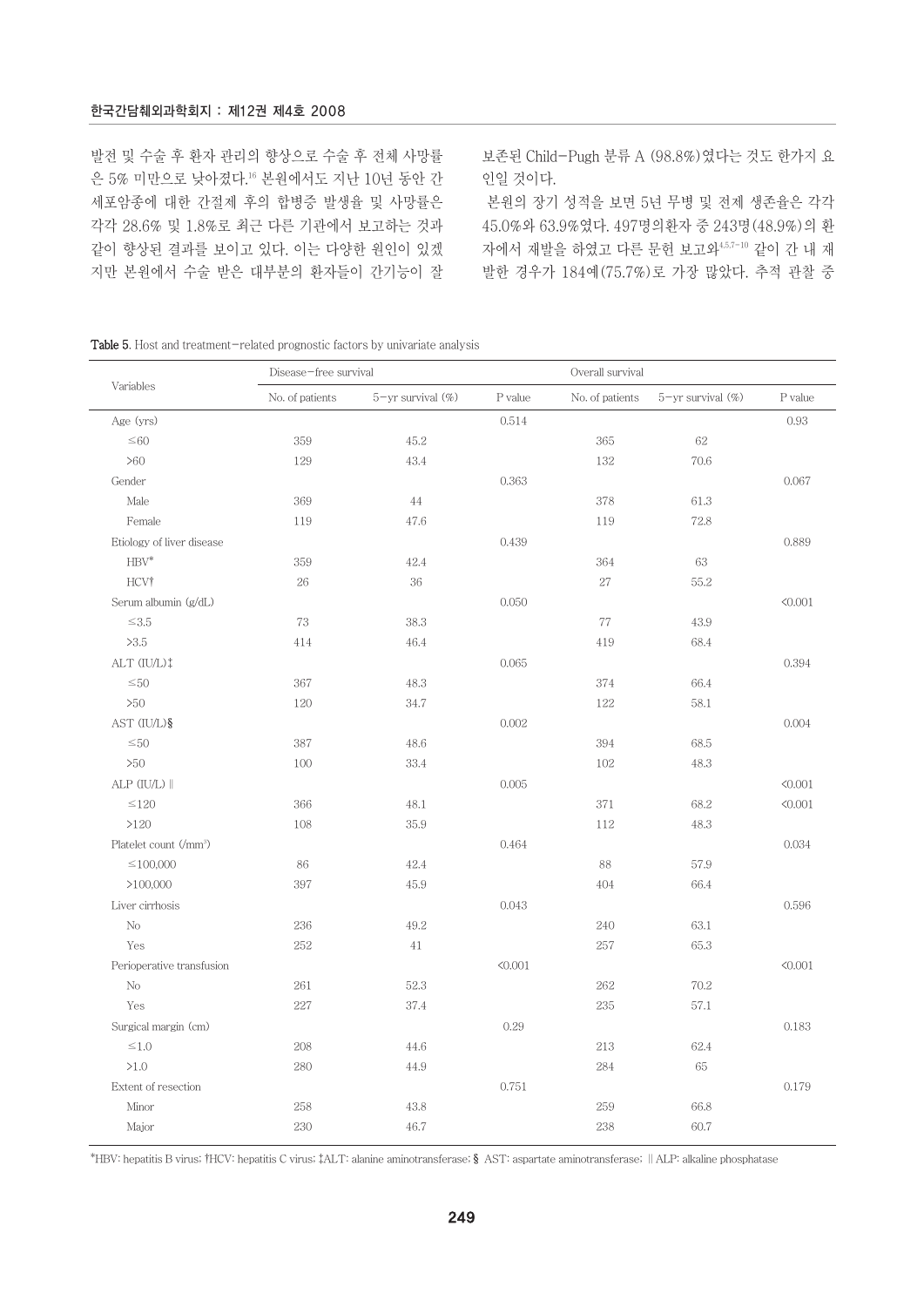

Fig. 1. Overall and disease-free survival curves of 497 patients after curative resection of hepatocellular carcinoma

|  | <b>Table 6.</b> Tumor-related prognostic factors by univariate analysis |  |  |  |
|--|-------------------------------------------------------------------------|--|--|--|

|                               | Disease-free survival |                          | Overall survival |                 |                         |         |
|-------------------------------|-----------------------|--------------------------|------------------|-----------------|-------------------------|---------|
| Variables                     | No. of patients       | $5 - yr$ survival $(\%)$ | P value          | No. of patients | $5$ -yr survival $(\%)$ | P value |
| Tumor size                    |                       |                          | 0.007            |                 |                         | 0.009   |
| $\leq 5$ cm                   | 325                   | 46.9                     |                  | 331             | 69.1                    |         |
| $>5$ cm                       | 163                   | 40.2                     |                  | 166             | 53.7                    |         |
| Number of tumors              |                       |                          | < 0.001          |                 |                         | 0.002   |
| Single                        | 426                   | 47.7                     |                  | 433             | 66.7                    |         |
| Multiple                      | 62                    | 25.8                     |                  | 64              | 45.9                    |         |
| Satellite nodule              |                       |                          | < 0.001          |                 |                         | < 0.001 |
| Absent                        | 409                   | 50                       |                  | 416             | 68.4                    |         |
| Present                       | 79                    | 20.9                     |                  | 81              | 43.5                    |         |
| Macroscopic vascular invasion |                       |                          | 0.013            |                 |                         | 0.002   |
| Absent                        | 449                   | 45.9                     |                  | 457             | 65.6                    |         |
| Present                       | 39                    | 33.2                     |                  | 40              | 44.3                    |         |
| Microscopic vascular invasion |                       |                          | < 0.001          |                 |                         | < 0.001 |
| Absent                        | 248                   | 54.3                     |                  | 254             | 73.6                    |         |
| Present                       | 240                   | 35.7                     |                  | 243             | 54.3                    |         |
| Edmondson-Steiner grade       |                       |                          | < 0.001          |                 |                         | < 0.001 |
| $I-II$                        | 277                   | 47.6                     |                  | 281             | 66.4                    |         |
| $III$ -IV                     | 134                   | 34.8                     |                  | 137             | 51                      |         |
| pTNM staging                  |                       |                          | < 0.001          |                 |                         | < 0.001 |
| $I-II$                        | 238                   | 57                       |                  | 242             | 73.7                    |         |
| $III$ -IV                     | 250                   | 34.3                     |                  | 255             | 55.3                    |         |
| Serum a-FP (IU/mL)*           |                       |                          | 0.016            |                 |                         | 0.008   |
| $\leq$ 1000                   | 384                   | 46.7                     |                  | 392             | 66.3                    |         |
| >1000                         | 97                    | 35.8                     |                  | 98              | 53.9                    |         |

\*a-FP : alpha-fetoprotein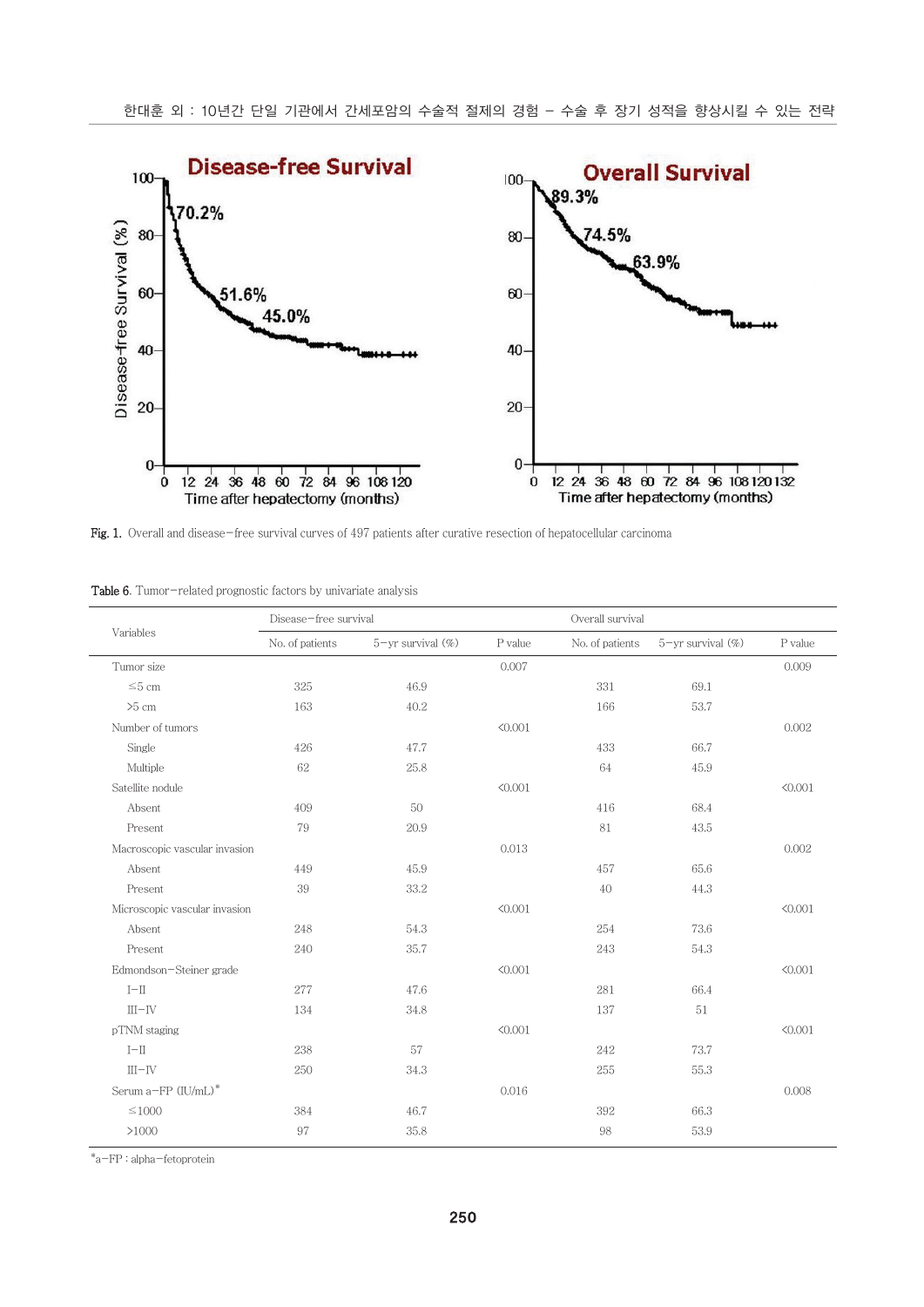| Table 7. Independent prognostic factors for disease-free and overall survival by multivariate analysis |  |  |  |  |  |
|--------------------------------------------------------------------------------------------------------|--|--|--|--|--|
|                                                                                                        |  |  |  |  |  |

|                                             | Standard error | P value | Relative risk (95% CI) |
|---------------------------------------------|----------------|---------|------------------------|
| Disease-free survival                       |                |         |                        |
| Perioperative transfusion                   | 0.135          | 0.01    | $1.419(1.088 - 1.850)$ |
| Satellite nodule                            | 0.168          | 0.016   | $1.500(1.079 - 2.084)$ |
| pTNM stage (III-IV)                         | 0.156          | 0.001   | $1.704(1.255 - 2.312)$ |
| Edmondson-Steiner grade (III-IV)            | 0.146          | 0.005   | $1.506(1.132 - 2.004)$ |
| Alkaline phosphatase (>120 IU/L)            | 0.15           | 0.015   | $1.440(1.072 - 1.933)$ |
| Aspartate aminotransferase (>50 IU/L)       | 0.152          | 0.016   | $1.444(1.071 - 1.947)$ |
| Cirrhosis                                   | 0.136          | 0.013   | $1.401(1.074 - 1.828)$ |
| Overall survival                            |                |         |                        |
| Perioperative transfusion                   | 0.171          | 0.007   | $1.589(1.138 - 2.220)$ |
| Satellite nodule                            | 0.192          | 0.002   | $1.836(1.259 - 2.676)$ |
| Macroscopic vascular invasion               | 0.262          | 0.002   | 2.215 (1.325-3.705)    |
| Edmondson-Steiner grade (III-IV)            | 0.176          | 0.002   | $1.725(1.222 - 2.435)$ |
| Alkaline phosphatase (>120 IU/L)            | 0.18           | 0.005   | $1.659(1.166 - 2.359)$ |
| Albumin $(\leq 3.5g/dL)$                    | 0.193          | 0.003   | $1.771(1.214 - 2.584)$ |
| Platelet count $(\leq 100.000/\text{mm}^3)$ | 0.199          | 0.03    | $1.539(1.043 - 2.271)$ |
|                                             |                |         |                        |

사망 환자는 151명(30.3%)이 있었는데 이 중 간암의 재발 로 사망한 환자가 123명(81.5%)으로 가장 많았다. 이런 결 과를 보면 간 절제 후 사망의 대부분은 간암의 재발과 연관 되어 있기 때문에 수술 후 장기 성적을 향상은 이런 재발을 예방하고 줄이는 것으로 가능 할 것이다. 또한 간 내에 발생 한 재발암의 치료로 간이식, 재 절제, 국소 소작술 및 경간동 맥화학색전술 등이 가능한데 최근 연구에 의하면 간내 재발 암에 이러한 다양한 치료를 적극적으로 시행함으로써 생존 율을 향상 시켰다는 보고도 있다.5,9-12 본원의 경우도 간 내 재발한 환자 중 15명을 제외한 169명 (91.9%)의 환자에서 간이식(7명), 재 절제(12명), 국소 소작술(18명) 및 경간동 맥화학색전술(132명)을 시행하였다. 본 연구에서 5년 전체 생존율이 63.9%로 무병 생존율과 20%의 차이가 발생하는 데, 재발암에 대한 적극적인 치료가 전체 생존율을 향상시킨 것으로 판단된다.

절제 후 간암의 재발은 대부분이 원발암의 전이로 발생하 지만 일부 간 내 재발은 다중심성으로 새롭게 발생하기도 한다. 본 연구에서 무병생존율의 예후 인자 중 위성결절, 종 양의 분화도, 진행된 TNM병기, alkaline phosphatase 수치 는 종양의 공격성과 연관이 있고 이런 위험인자를 가진 환 자들은 수술 후 재발을 많이 하였다. 따라서 수술 후 재발을 줄이기 위해서는 이런 위험인자를 가진 환자에서 수술 후 보조 치료가 필요하다. 최근 연구에서 수술 후 간동맥내 항 암화학치료를 하거나, 선택적인 면역치료(adoptive immunotherapy), 동맥내131 iodine-labeled lipiodol 을 주 입하는 방법이 수술 후 보조 요법으로 시도되었고 간세포암 의 간내 전이를 줄이는데 효과가 있었다.17-20 이러한 보조 치 료는 수술 후 장기 성적을 향상시킬 수 있는 중요한 전략으 로 보다 많은 환자를 대상으로 전형적 연구가 실행되어야 하겠다.

본 연구에서 재발의 독립적인 예후 인자 중 간경변과 AST 수치는 종양 주변 간실질의 상태를 반영한다. Poon 등 20 수술 후 재발은 12개월을 기준으로 초기와 후기로 나누어 각각의 위험인자를 분석하였는데, 초기 재발의 위험인자는 종양의 파열과 혈관 침범이었고, 후기 재발의 위험인자는 간 경변이 있는 경우였다. Imamura 등의 연구에서도 초기 재 발은 종양의 공격성과 연관이 있었고, 후기 재발의 위험인자 에는 간염의 활성도가 포함되어 있었다.22 따라서 간경변과 간염의 활성도를 반영하는 AST 수치는 원발암의 전이에 관 여하기 보다는 다중심성으로 새롭게 발생하는 재발암과 연 관되어 있다. 간병변의 진행 및 간염의 활성도를 억제하는 것도 수술 후 재발을 줄일 수 있는 중요한 전략이 될 수 있 다. Polyprenoic acid (acyclic retinoid), 인터페론과 핵산 유사체 (라미부딘, 아데포비어 등)같은 항바이러스제제가 수술 후 신생에 의한 재발을 막는데 도움이 될 수 있을 것이 라는 보고도 있다.23,24 그렇지만 본 기관의 또 다른 연구에서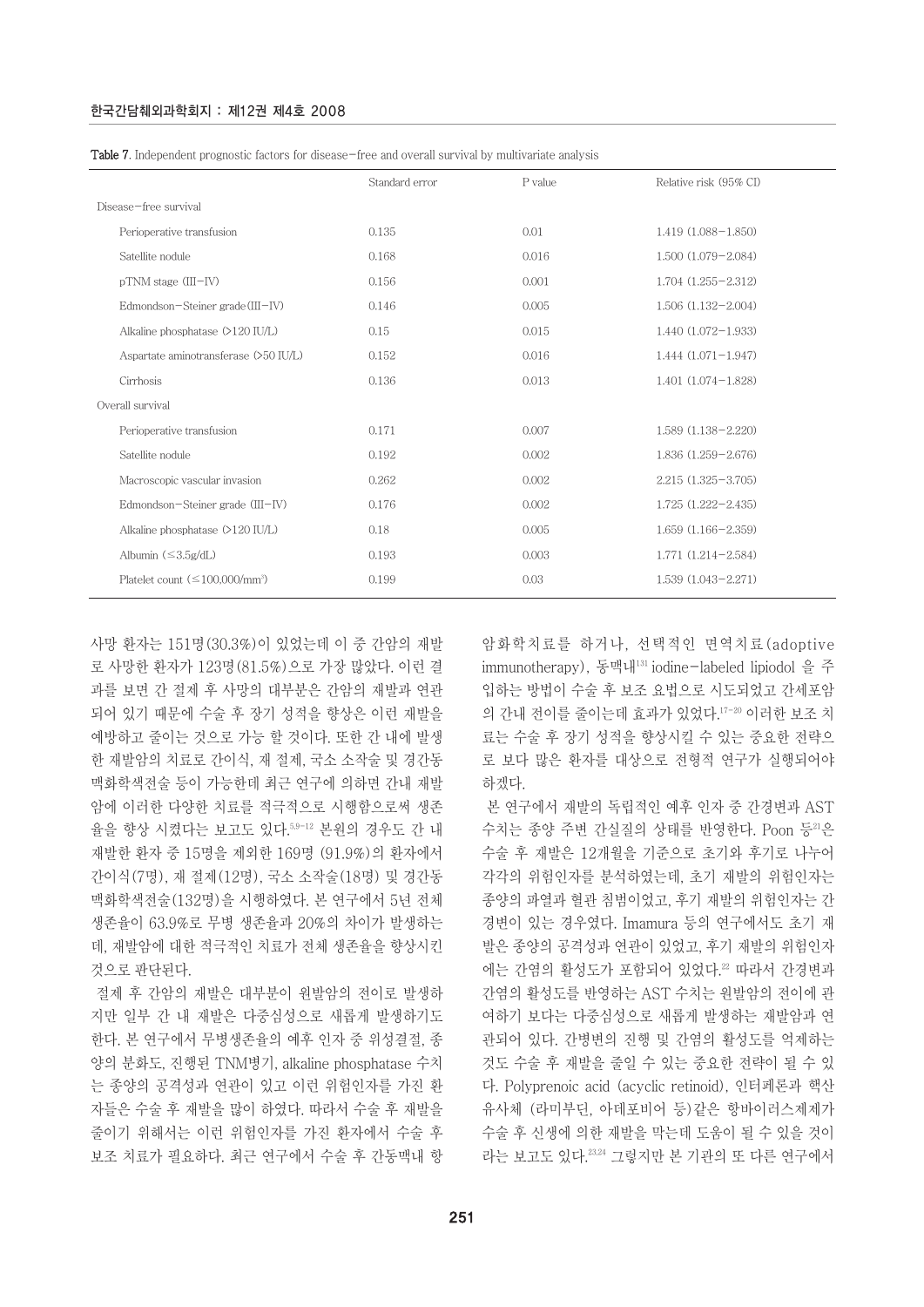

Fig. 2. Strategies for improving long-term surgical outcome of hepatocellular carcinoma

후기 재발 환자의 치료 후 생존율은 수술 후 재발하지 않은 환자 군과 동일한 결과를 보였다.25 이는 재발 암의 초기 진 단과 적극적인 치료가 새롭게 생기는 암을 잘 치료하고 있 다는 것을 말한다. 이런 이유로 인해 본 연구에서 재발의 독 립적인 예후 인자였던 간경변과 AST수치는 무병 생존율의 예후 인자에서는 제외 되는 결과를 보였다.

수술 중 수혈은 무병 생존율과 전체 생존율에 독립적인 예 후 인자였다. 기존연구에서도 수술 중 수혈을 시행한 경우 재발을 많이 한다고 보고하였다.26-28 그 기전으로 수혈의 면 역억제 효과 때문인데 수혈에 의한 면역반응 변화를 연구한 보고에서 수혈이 T-cell의 IL-2의 분비능력을 저하시켜 항원에 반응하지 못하는 상태를 만들고 또한 IL-2에 의존 하는 NK cell 및 LAK cell가 감소한다는 것이 증명되었다.<sup>29</sup> 따라서 수술 중 출혈을 최소화 하는 것도 수술 후 장기 성적 을 향상 시킬 수 있는 중요한 전략이다. 수술 중 출혈을 최소 화 하는 방법으로 CUSA를 이용한 간실질의 정교한 절제 및 Pringle maneuver나 낮은 중심 정맥압 (5mmHg이하)의 유 지 등이 소개되어 있다.30 간세포암의 재발은 대부분이 종양 인자에 의해 결정되지만 집도의의 숙련된 술기와 정교한 수 술 또한 재발을 낮추고 장기 성적을 향상 시킬 수 있는 방법 이다.

간세포암의 절제 후 장기 생존은 종양의 재발뿐만 아니라 수술 당시 간 기능 상태에 의해서도 영향을 받는다. 간 기능 상태는 수술 후 간 기능 저하로 인한 합병증 발생과 연관될 뿐 아니라 간암이 재발 했을 경우 암에 대한 적극적인 치료

를 견딜 수 있게 한다는 점에서 중요하다. 본 연구에서도 간 기능을 반영하는 알부민 수치 와 간경변의 진행을 반영하는 혈소판 수치가 전체 생존율의 독립적인 예후인자로 분석되 었다. 알부민 수치가 3.5 g/dL 이하이면서 동시에 혈소판 수 치가 10만 이하인 환자 21명의 수술 후 1년, 3년, 5년 생존 율은 각각 71.4%, 47.1%, 42.1%로 나머지 환자 군(91.3%, 79.9%, 69.5%)과 비교하여 통계학적으로 의미 있는 차이 를 보였다 (p<0.001). 생존율은 수술 후 3년 이내에 현저한 차이를 보였다. 따라서 이런 환자에서는 정상 간실질의 절제 를 최소화 하는 제한 간절제를 먼저 고려해 볼 수 있겠고 종 양이 심부에 위치해 있어 대량 간절제가 불가피한 경우 국 소 소작술이나 간이식 등의 다른 치료를 고려해야 할 것이 다.

결론적으로 간세포암의 치료로 간절제를 시행한 10년의 경 험을 바탕으로 향후 수술의 장기 성적을 더욱 향상 시킬 수 있는 전략을 그림 2에 요약하였다. 적절한 수술 대상환자의 선택이 무엇보다 중요하겠고 수술 중 출혈을 최소화 하여 수혈을 피해야겠다. 재발은 수술 후 사망 원인의 대부분을 차지하고 있기 때문에 재발의 위험인자를 가진 환자에서 보 조 치료를 시행하여야 할 것이다. 현재 다양한 치료가 시도 되고 있으나 아직 확립된 보조 치료가 없기 때문에 재발의 위험인자를 가진 환자를 좀더 단기 간격의 추적 관찰을 통 해 재발을 진단하고 적극적으로 치료를 하는 것이 수술의 장기 성적을 향상 시킬 수 있는 실질적인 전략일 것이다.